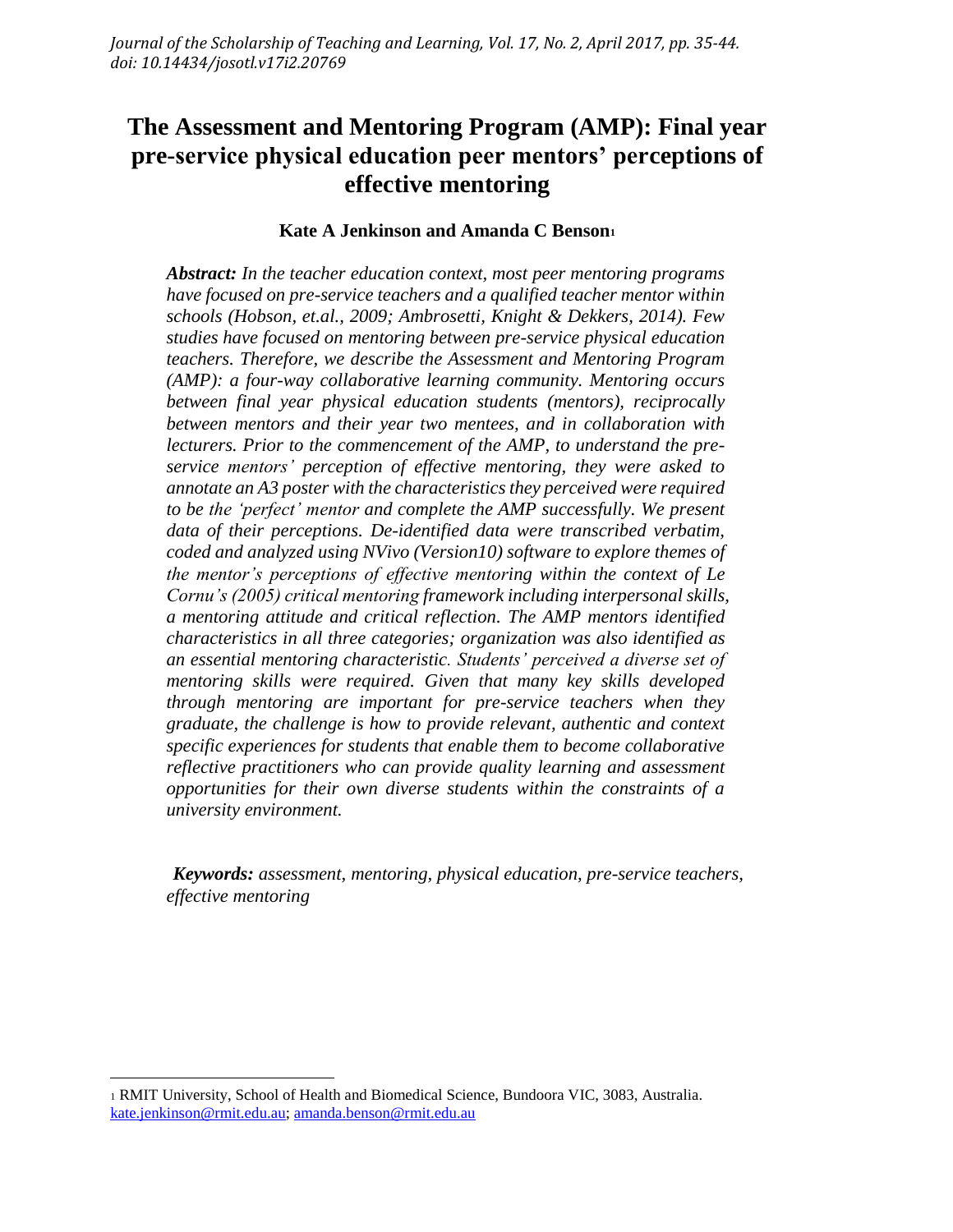Diverse student populations in universities have prompted the development of mentoring programs aimed at supporting first year students to successfully perform academically and to reduce attrition rates (Heirdsfield, Walker, Walsh, & Wilss, 2008). Many universities are attempting to foster a sense of engagement through such programs (Egege & Kutieleh, 2015). This support is usually received only during this first year transition period and students may be provided with any number of different mentoring approaches including: discipline specific programs, peer mentoring and tutoring or online support and academic support programs (Ashwin, 2002; Heirdsfield et al., 2008; Krause, Hartley, James, & McInnis, 2005; O'Regan, Geddes, Howe-Piening, & Quirke, 2004; Rittschof & Griffin, 2001). Following this year of transition, students are left to navigate the remainder of their degree and expected to become independent, self-regulated learners (ten Cate, Snell, Mann, & Vermunt, 2004).

The continually contested operational definition of 'mentoring', the assumed rather than demonstrated success of mentoring, the lack of rigor in this research area and broad contexts that mentoring occur in (Crisp & Cruz, 2009; Egege & Kutieleh, 2015; Jacobi, 1991) make it difficult to decipher and compare findings. Despite this, some reported outcomes of mentoring in undergraduate programs have included for the mentor or mentee: increased satisfaction, fulfillment, productivity, work-related benefits, recognition from others, respect, emotional support, behavior and classroom management skills, interpersonal skills, critical reflection and leadership capacity (Crisp & Cruz, 2009; Eby, Durley, Evans, & Ragins, 2006; Ehrich, Hansford, & Tennent, 2004; Hobson, Ashby, Malderez, & Tomlinson, 2009).

Within teacher education, peer mentoring programs have often focused on the relationship between the pre-service teacher and the mentor who is a qualified teacher within a school setting (Hobson et al., 2009). In contrast to the experienced teacher providing feedback, Le Cornu (2005) described the use of peer mentoring between students during their final teaching practicum experience. This peer mentoring process which involved a collaborative peer partnership, where neither held a position of power over the other, enabled three critical mentoring skills to be developed which Le Cornu (2005) highlights are crucial components in a pre-service teacher education mentoring program. These critical mentoring skills requiring development include: a *mentoring attitude* which values the learning of both parties, *interpersonal skills* to communicate across multiple stakeholders and *critical reflection skills* to challenge ideas and beliefs (Le Cornu, 2005).

The above examples of mentoring models which exist between the same year level students' or between first and final year students are quite commonly found across universities in Victoria, Australia. Examples of mentoring programs specifically in teacher education are few (Heirdsfield et al., 2008) and there are even fewer studies focusing on peer mentoring between students within physical education pre-service courses. One such study reported on the Student Teaching Experience in Mentoring (STEM) program focusing on outcomes for final year physical education mentors who acted as peer mentors to first year students (Mooney & Gullock, 2013). Outcomes such as the development of a mentoring attitude and critical reflection were reported in the Assessment for Learning tasks completed. To our knowledge, studies of mentoring between other year levels, other than first and final year students, within physical education pre-service teaching courses have not been investigated. Therefore, this study investigates the effective mentoring characteristics perceived to be required in a pre-service physical education teaching context between final year  $(4<sup>th</sup>$  year students) mentors and second year mentees where the intention

Journal of the Scholarship of Teaching and Learning, Vol. 17, No. 2, April 2017. josotl.indiana.edu 36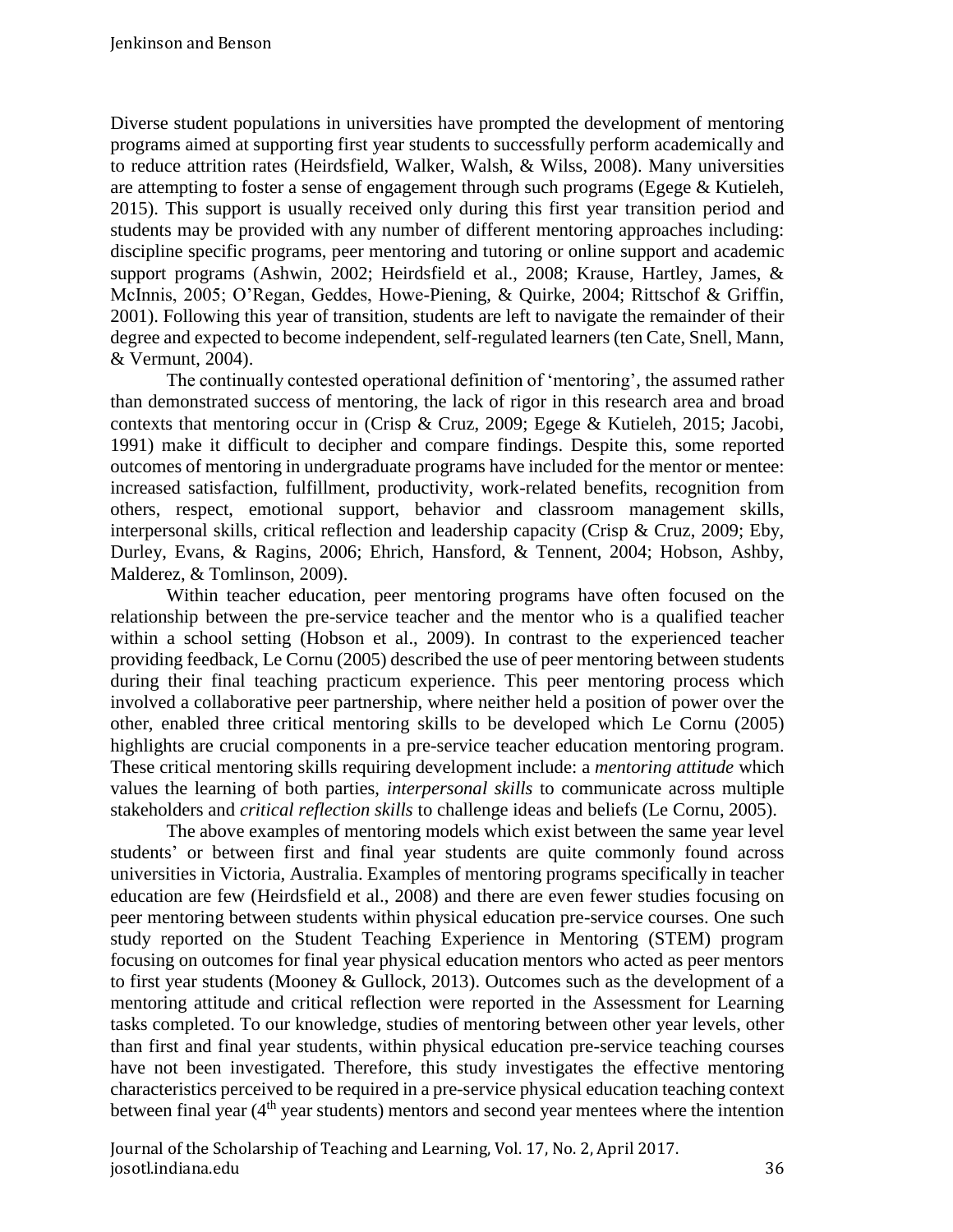is not about 'surviving' the transition to University and teaching practice, but rather the development of teaching, planning for teaching, assessment and mentoring skills which are work ready skills that are transferable to future teaching environments.

## *The Assessment and Mentoring Program (AMP)*

Collaboration with students is a goal for the Scholarship of Teaching and Learning (SoTL) and it has the potential to transform teaching and learning in higher education (Allin, 2014). In an attempt to provide authentic learning opportunities and develop work ready attributes through collaboration, the Assessment and Mentoring Program (AMP), a four-way collaborative learning community underpinned by social constructivism (Bruner, 1996) was developed. The AMP was designed to provide opportunities for final year mentors to offer feedback on their second year mentee's teaching experiences and for discourse between mentors. The four-way collaboration is operationalised with mentoring occurring between final year physical education students as mentors, reciprocally between mentors and their second year mentees, and in collaboration with their lecturers. Furthermore, mentors develop, test, implement and moderate a lesson plan assessment tool. This scaffolded process of assessment design, implementation, and critical reflection is a unique attribute of the AMP that enables mentors to work collaboratively with each other and their lecturers to develop these skills in a supportive environment.

# **Method**

# *Participants*

All final year (Year 4) pre-service physical education students (n=102) during the 2014 and 2015 academic years were invited to apply to participate in the AMP study. The study only required between 8-10 mentors each year as the maximum ratio required was one final year mentor to work with 6-8 Year 2 mentees from a mentee cohort of between 55-65 students each year. University Human Ethics approval was granted and informed consent obtained from a total of 17 applicants aged 19-23 years (M=10; F= 7). It was not required that mentors had to participate in data collection to be part of the AMP. The mentors met in February of each year prior to the commencement of the academic year to begin the AMP preparations. Prior to the commencement of the AMP the requirements of the program were outlined and students were asked to reflect on mentoring and the attributes of effective mentors. The mentors were then asked to annotate an A3 poster of a figure with the characteristics they perceived to be the 'perfect' mentor that could complete the demands of the AMP successfully.

# *Data Analysis*

De-identified data were transcribed verbatim, coded and analyzed using NVivo (Version10) software. Immersion and familiarization of data (Grbich, 2013) was followed by the exploration of themes within the context of Le Cornu's (2005) three critical mentoring components. Using the three constructs (attitude, interpersonal skills, critical reflection skills), this provided a framework for a code book (DeCuir-Gunby, Marshall, & McCulloch, 2011) with inclusion and exclusion criteria and examples from the data to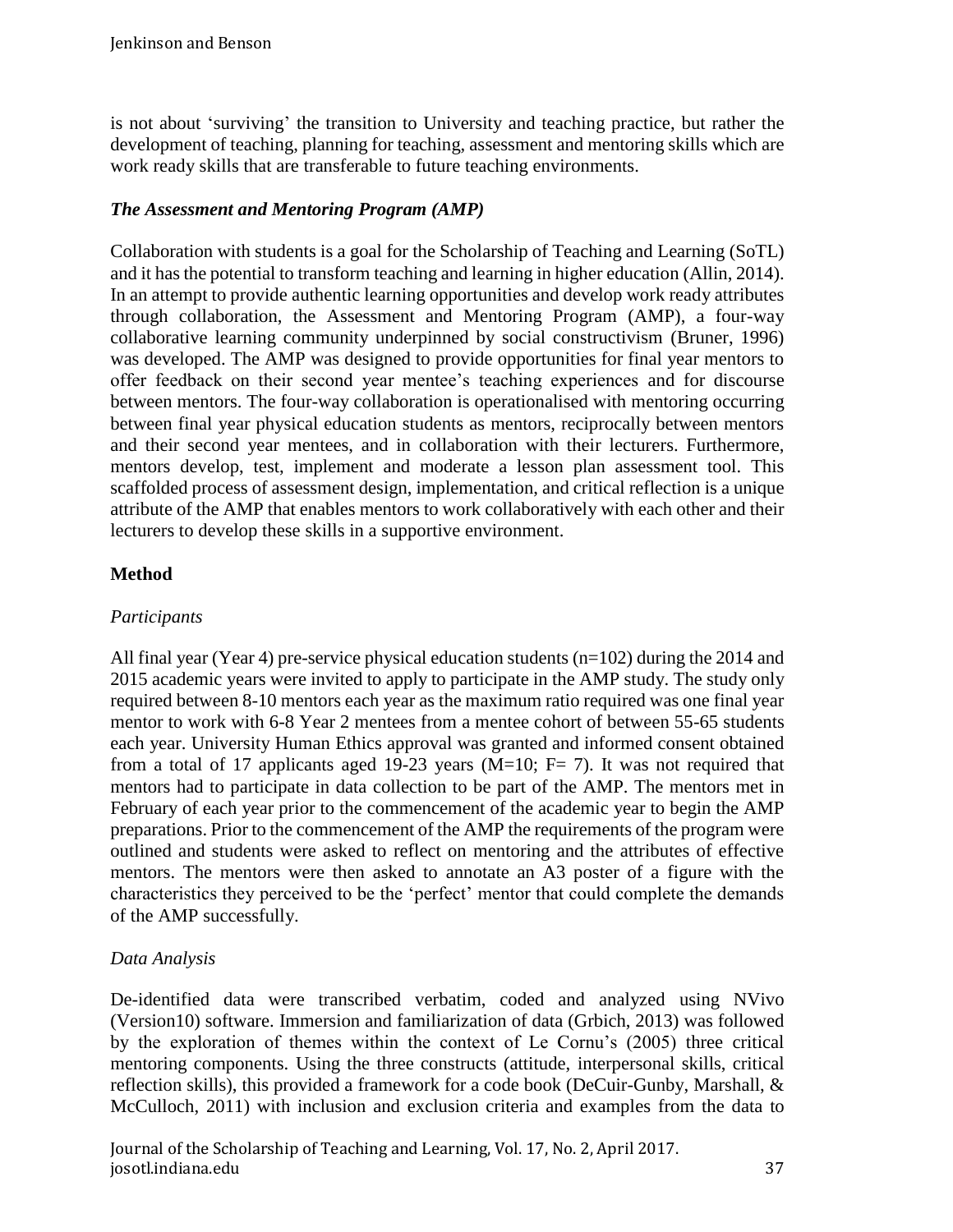ensure accuracy. A word frequency query was performed to gain insight into the key themes; this enabled sub-categories to be identified under each theme, with one key theme additional to Le Cornu's (2005) framework identified.

## **Findings**

The 17AMP mentors reported diverse characteristics were going to be required to successfully complete their mentoring roles. Examples of annotated posters from the mentors can be seen in Figure 1.



#### **Figure 1: An example of an AMP students annotated poster of their perception of important characteristics of the 'perfect' mentor prior to the commencement of the AMP program**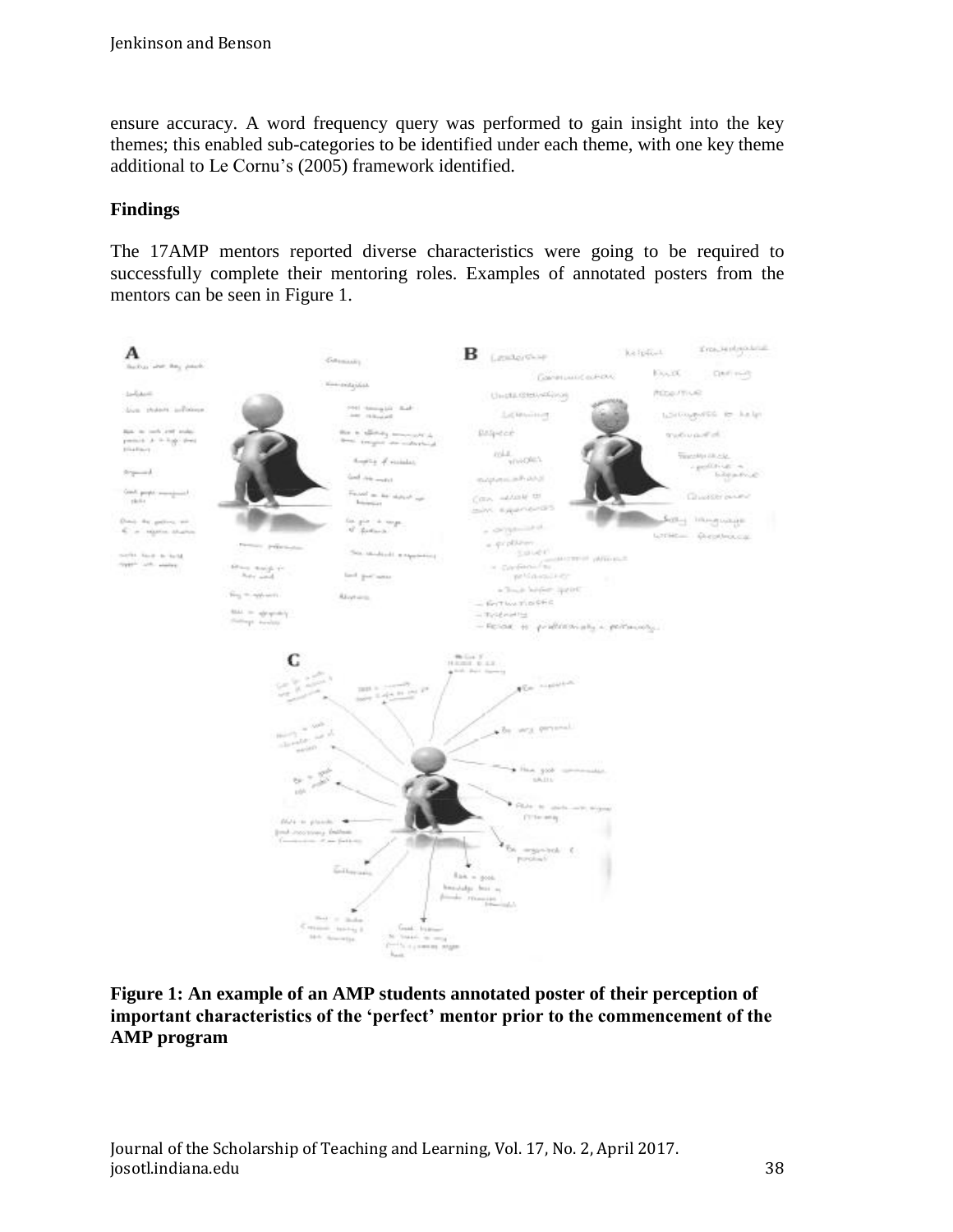The AMP mentors identified characteristics in all three categories that Le Cornu (2005) described as important attributes to develop for successful peer mentoring in preservice teacher education and an additional theme was also identified (Table 1).

| <b>Requirements of</b><br>mentoring in pre-service<br>teacher education courses | Sub-categories <sup>2</sup> | Examples of perceived requirements of a 'perfect'<br>mentor                                                                                                                                                                                                                                                                                                                                                                                               |
|---------------------------------------------------------------------------------|-----------------------------|-----------------------------------------------------------------------------------------------------------------------------------------------------------------------------------------------------------------------------------------------------------------------------------------------------------------------------------------------------------------------------------------------------------------------------------------------------------|
| Mentoring attitude <sup>1</sup>                                                 | Attitude and effort         | "having a positive attitude"<br>"applying effort"<br>"being motivating and passionate"<br>"engaged"<br>"practice what you preach"                                                                                                                                                                                                                                                                                                                         |
|                                                                                 | Content knowledge           | "knowing more than them, being knowledgeable"                                                                                                                                                                                                                                                                                                                                                                                                             |
|                                                                                 | Leader/Role model           | "being a leader, approachable, role model, solid and build<br>respect"                                                                                                                                                                                                                                                                                                                                                                                    |
|                                                                                 | Valuing others and own      | "develop a partnership"                                                                                                                                                                                                                                                                                                                                                                                                                                   |
|                                                                                 | learning                    | "share information"                                                                                                                                                                                                                                                                                                                                                                                                                                       |
|                                                                                 |                             | "focus is on the mentee not the mentor"                                                                                                                                                                                                                                                                                                                                                                                                                   |
| Interpersonal skills <sup>1</sup>                                               | Communication skills        | "deal with conflict, display empathy, be understanding and<br>patient, listen and be assertive"                                                                                                                                                                                                                                                                                                                                                           |
|                                                                                 | To develop relationships    | "effectively communicate so everyone can understand"<br>"develop trust"                                                                                                                                                                                                                                                                                                                                                                                   |
|                                                                                 | Perceived by others         | "bring personal experiences to share"<br>"persistent"<br>"consistent"<br>"productive"<br>"flexible, adaptable"<br>"approachable"<br>"open minded"<br>"relatable"<br>"ability to create unity"<br>"acceptable of mistakes"<br>"work hard to build a rapport"<br>"helpful, kind, supportive"<br>"gives mentees confidence"<br>"responsible/respectable"<br>"relaxed but not too relaxed"<br>"stoic"<br>"enthusiastic"<br>"friendly"<br>"good body language" |
| Critical reflection <sup>1</sup>                                                | Professional behavior       | "being involved in professional dialogue"<br>"strong ethics/morals"<br>"use relevant examples"<br>"sets standards and expectations, set appropriate goals"<br>"think before speaking"<br>"cater for a wide range of abilities and personalities"                                                                                                                                                                                                          |

## **Table 1: Attributes identified by final year pre-service physical education peer mentors as important for successful mentoring prior to the commencement of the AMP**

#### Journal of the Scholarship of Teaching and Learning, Vol. 17, No. 2, April 2017. josotl.indiana.edu 39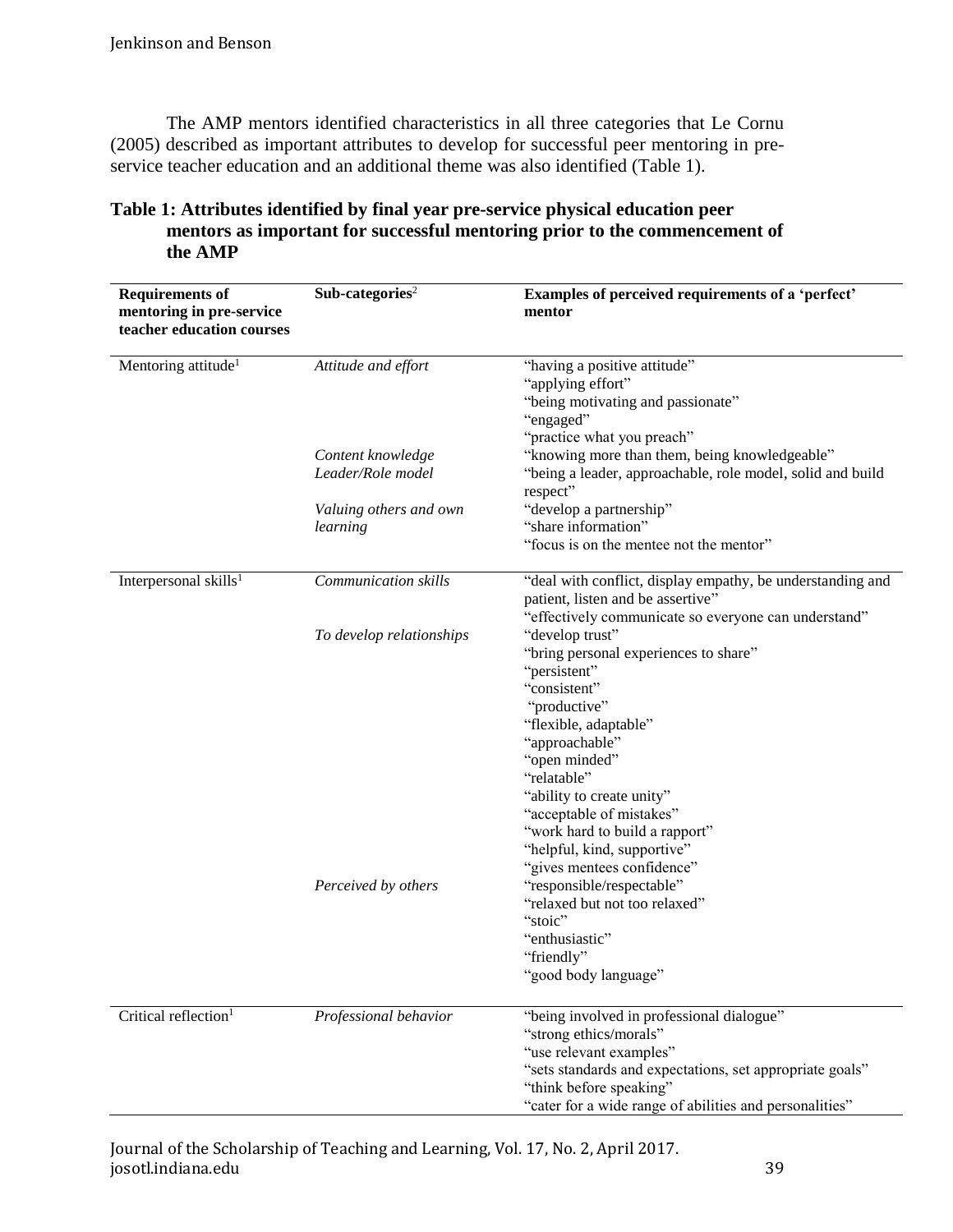|              | Feedback                                    | "taking feedback from mentees"<br>"critiquing others and giving feedback"<br>"giving quality feedback" (written and verbal)<br>"providing feedback in different ways to meet student<br>needs"                                                           |
|--------------|---------------------------------------------|----------------------------------------------------------------------------------------------------------------------------------------------------------------------------------------------------------------------------------------------------------|
| Organization | Being challenged and<br>challenging mentees | "challenging own ideas and beliefs"<br>"justify yourself"<br>"draw positives out of negative situations"<br>"follow through"<br>"challenge mentee"<br>"get mentee to use initiative"<br>"solve problems"<br>"draw information from mentee"<br>"prepared" |
|              | Time                                        | "time management skills"<br>"available"<br>"reliable"<br>"reachable"<br>"punctual"<br>"work well under pressure and in high stress situations"                                                                                                           |

<sup>1</sup>Previously identified by Le Cornu, 2005 as important attributes of mentoring in pre-service teacher education programs; <sup>2</sup> Note all subcategories were developed in our attempt to further explain Le Cornu's (2005) framework.

### **Discussion**

Understanding the key skills required is necessary before embarking on mentoring in any context (Heirdsfield et al., 2008). This recognition of skills is important as it provides mentors the chance to reflect through a 'mentoring lens' and assess their own ability to mentor others and consider the commitment ahead. Whilst Le Cornu's (2005) mentoring framework was previously applied to peer-to-peer mentoring when completing a classroom-based teaching placement in a school, the different context of the AMP resulted in some notable differences in the perceived mentoring attributes. The AMP provides mentoring that occurs across different year levels (final year to second year), it includes the assessment of lesson planning and there was no actual observation of their mentees teaching every week. The context specific attribute that final year physical education students additionally identified as important for a 'perfect' mentor to possess was organization.

Le Cornu (2005) describes the *mentoring attitude* as valuing "both one's own and the learning of others" (pg. 359). The AMP mentors perceived that they would need to share and value their mentee's insights and would need to be a positive role model whilst motivating others, being passionate and engaging. Mentors also perceived an opportunity to demonstrate leadership skills. These findings are partially in support but also in contrast to the Le Cornu's (2005) framework where leadership and role modelling are not identified as important mentoring attributes due perhaps to the peer mentoring relationship in that study having the same hierarchical status where students were both in the final year of their degree. However, Crisp and Cruz's (2009) critical review of mentoring outlines role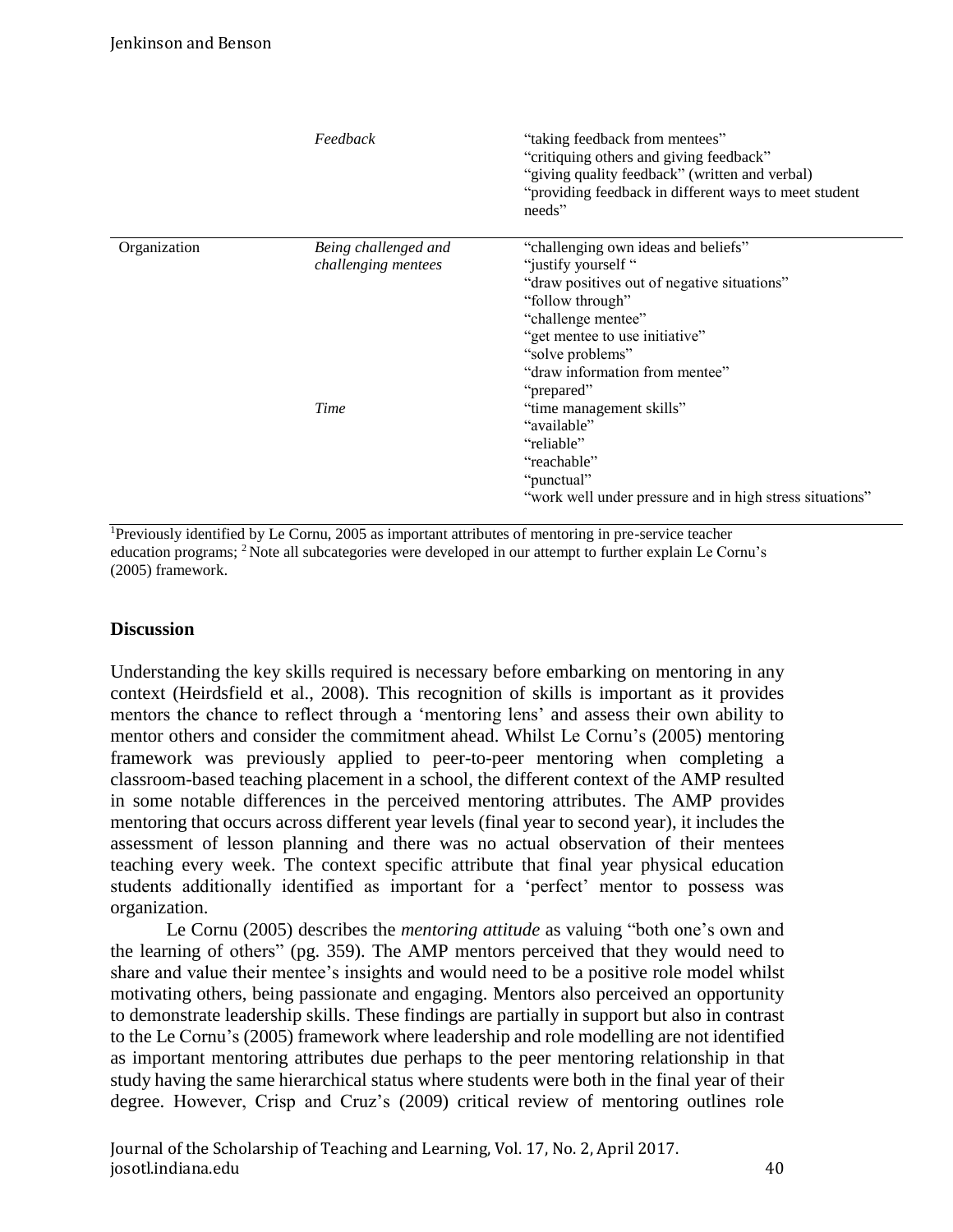modelling occurs within many higher education mentoring programs involving 'experienced' and 'lesser-experienced' participants. If AMP mentors perceived they were going to be a role model, it was not surprising that "knowing more than them" was considered an important attribute to possess and exemplifies the mentoring attitude of "valuing one's own learning". Studies specifically on mentoring in pre-service teacher education which have focused on the hierarchical mentoring relationships in different contexts have discussed the importance of mentors being able to perform roles such as: supporter, role model, and facilitator amongst others (Ambrosetti & Dekkers, 2010; Ambrosetti, Knight, & Dekkers, 2014).

*Interpersonal skills* or characteristics of effective mentors in mentoring programs have included: honesty, empathy, empowering, trustworthiness, active listing, being altruistic, engaged, experienced and accessible (Crisp & Cruz, 2009; Straus, Johnson, Marquez, & Feldman, 2013). Terrion and Leonard (2007) found for stable relationships to develop, mentors must be perceived as trustworthy. To achieve this trusting relationship, key attributes to generate trust are vital. The AMP mentors identified the following skills required they perceived were to be important in their future roles to communicate and develop relationships: empathy, understanding, speaking and listening, assertively communicating and provide reciprocal learning opportunities by sharing of experiences. The awareness by the AMP mentors of their entire responsibility, including assessment of their mentees lesson plans, was evident with the identification of the need for consistency during assessment. Previously described by Ambrosetti and Dekkers (2010), the role of the 'assessor' involves the mentor assigning a grade or marks criteria. This aspect of the AMP role is undertaken weekly by the AMP mentors when analysing lesson plan content and providing feedback on areas for improvement.

In schools, the mentoring of others promotes the greatest amount of learning through self-reflection or *critical reflection* of their own practices (Hobson et al., 2009).Within this mentoring program in an undergraduate degree, the AMP mentors recognised the importance of feedback in this reflective process. In particular, drawing attention to the need of a 'perfect' mentor to be receptive to feedback from their mentees and the mentor's abilities to critique others work and provide appropriate, high quality feedback. Importantly, some also perceived that feedback should be provided in different ways to meet different mentees needs as all students learn and respond to feedback differently. This feedback process is something the AMP mentors have been participants in throughout their own teaching placement experiences (from school supervisors, university supervisors and peers of their own year level). The mentors identified that it is imperative that 'perfect' mentors are well versed in justifying how they have assessed and critiqued their mentee's lesson plans during meeting times. However, they also recognised that the 'perfect' mentor needs to be open to mentees challenging their ideas and that they need to have the ability to engage in professional dialogue.

Not identified in Le Cornu's (2005) framework, organization was considered a key attribute for a 'perfect' mentor to possess to undertake the AMP effectively. Ehrich, Hansford and Tennet (2004) report that the most commonly cited difficulty in mentoring in education was the lack of time, thus supporting the perceived need by AMP mentors to develop time management skills to balance their own study and role in the mentoring program. Difficulties contacting mentees was also discussed by Enrich et al., (2004) as a limiting factor in mentoring success and is supported in this study as AMP mentors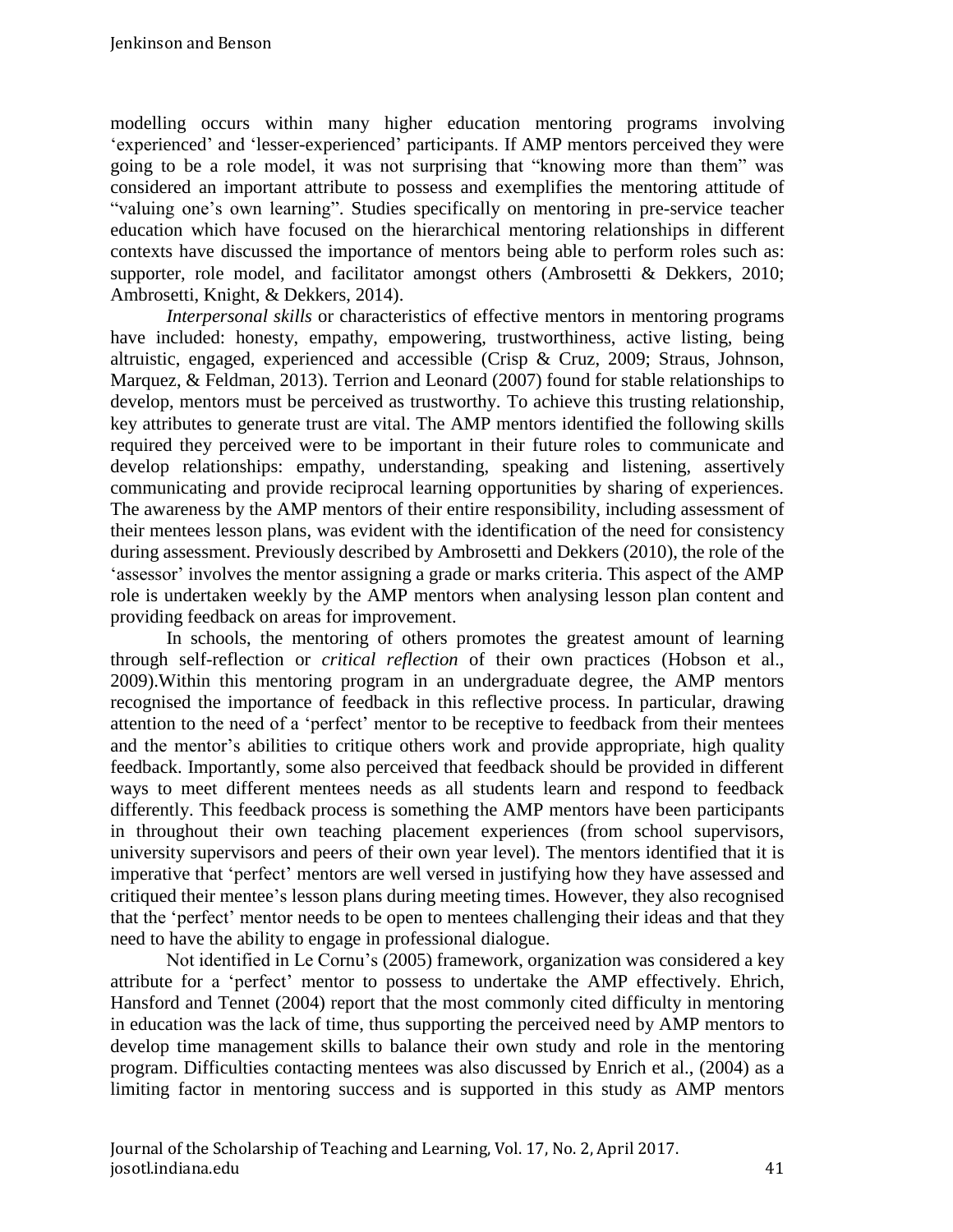identified that they (as the 'perfect' mentor) would need to be available, reachable, punctual and contactable to complete their roles.

#### **Conclusions**

Crisp and Cruz (2009) suggest there are up to 50 identifiable functions associated with the mentoring role. By using Le Cornu's (2005) mentoring framework relevant to pre-service teacher education we have found that the AMP mentors have identified the requisite skills required to be a 'perfect' mentor and opportunities can then be provided for them to develop such skills through training and participation in the AMP. We have also identified an additional skill, organization, required when physical education pre-service teachers mentor each other, across different year levels, in a combined academic and teaching context. The attributes identified as important for the 'perfect' mentor are also those necessary to produce work ready graduates. Given that we know many key skills developed through mentoring are important for pre-service teachers when they graduate, the challenge is how to provide relevant, authentic and context specific experiences for students that enable them to become collaborative reflective practitioners who can provide quality learning and assessment opportunities for their own diverse students within the constraints of a university environment.

#### **References**

Allin, L. (2014). Collaboration between staff and students in the Scholarship of Teaching and Learning: The potential and the problems. *Teaching and Learning Inquiry: The ISSOTL Journal, 2*(1), 95-102. doi: 10.2979/teachlearninqu.2.1.95

Ambrosetti, A., & Dekkers, J. (2010). The interconnectedness of the roles of mentors and mentees in pre-service teacher education mentoring relationships. *Australian Journal of Teacher Education, 35*(6). doi: 10.14221/ajte.2010v35n6.3

Ambrosetti, A., Knight, B. A., & Dekkers, J. (2014). Maximizing the potential of mentoring: A framework for pre-service teacher education. *Mentoring & Tutoring: Partnership in Learning, 22*(3), 224-239. doi: 10.1080/13611267.2014.926662

Ashwin, P. (2002). Implementing Peer Learning Across Organisations: the development of a model. *Mentoring and Tutoring, 10*(3), 221-231. doi: 10.1080/1361126022000037051

Bruner, J. S. (1996). *The culture of education*. Cambridge, MA: Harvard University Press.

Crisp, G., & Cruz, I. (2009). Mentoring college students: A critical review of the literature between 1990 and 2007. *Research in Higher Education, 50*(6), 525-545. doi: 10.1007/s11162-009-9130-2

DeCuir-Gunby, J. T., Marshall, P. L., & McCulloch, A. W. (2011). Developing and using a codebook for the analysis of interview data: an example from a professional development research project. *Field Methods, 23*(2), 136-155. doi: 10.1177/1525822X10388468

Eby, L. T., Durley, J. R., Evans, S. C., & Ragins, B. R. (2006). The relationship between short-term mentoring benefits and long-term mentor outcomes. *Journal of Vocational Behavior, 69*(3), 424- 444. doi: 10.1016/j.jvb.2006.05.003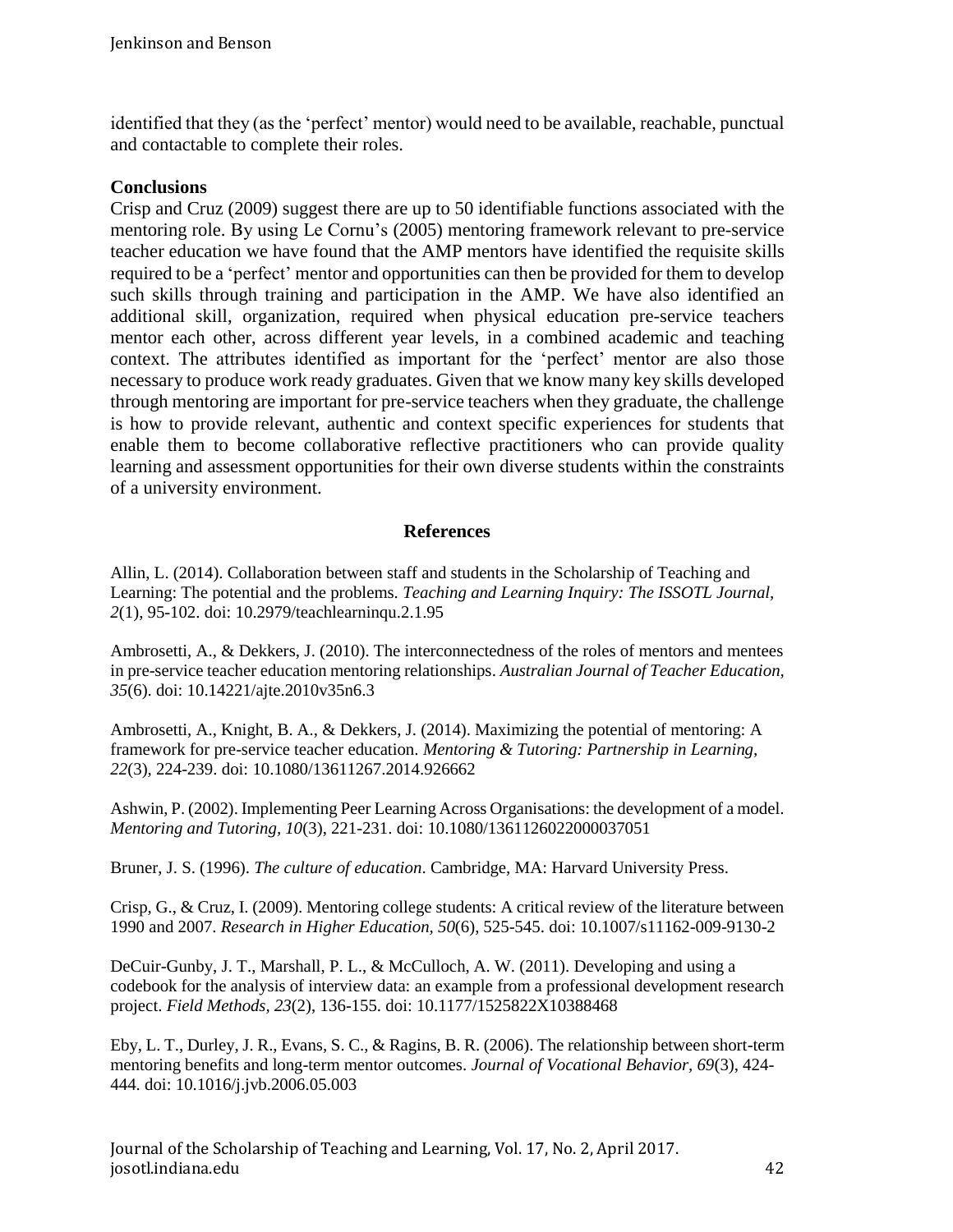Egege, S., & Kutieleh, S. (2015). Peer mentors as a transition strategy at University: Why mentoring needs to have boundaries. *Australian Journal of Education, 59*(3), 265-277. doi: 10.1177/0004944115604697

Ehrich, L. C., Hansford, B., & Tennent, L. (2004). Formal mentoring programs in education and other professions: A review of the literature. *Educational administration quarterly, 40*(4), 518-540. doi: 10.1177/0013161X04267118

Grbich, C. (2013). Foreword: Depth psychological research methods. *International Journal of Multiple Research Approaches, 7*(3), 286-286. doi: 10.5172/mra.2013.7.3.286

Heirdsfield, A. M., Walker, S., Walsh, K., & Wilss, L. (2008). Peer mentoring for first‐year teacher education students: The mentors' experience. *Mentoring & Tutoring: Partnership in Learning, 16*(2), 109-124. doi: 10.1080/13611260801916135

Hobson, A. J., Ashby, P., Malderez, A., & Tomlinson, P. D. (2009). Mentoring beginning teachers: What we know and what we don't. *Teaching and teacher education, 25*(1), 207-216. doi: 10.1016/j.tate.2008.09.001

Jacobi, M. (1991). Mentoring and undergraduate academic success: A literature review. *Review of educational research, 61*(4), 505-532. doi: 10.3102/00346543061004505

Krause, K.-L., Hartley, R., James, R., & McInnis, C. (2005). The first year experience in Australian universities: Findings from a decade of national studies. Melbourne: Centre for the Study of Higher Education, University of Melbourne

Le Cornu, R. (2005). Peer mentoring: engaging pre‐service teachers in mentoring one another. *Mentoring & Tutoring: Partnership in Learning, 13*(3), 355-366. doi: 10.1080/13611260500105592

Mooney, A., & Gullock, L. (2013). "Back to the Future" Building Mentoring Capacity in Physical Education Teacher Education Students. In R. Brandenburg & J. Z. Wilson (Eds.), *Pedagogies for the Future* (pp. 85-98). Rotterdam Boston: Springer.

O'Regan, K., Geddes, J., Howe-Piening, S., & Quirke, S. (2004). *Starting@ University: A transition web-site developed by students.* Paper presented at the 8th Pacific Rim–First Year Experience in Higher Education Conference. July. Brisbane,, Australia: Queensland University of Technology & Monash University.

Rittschof, K. A., & Griffin, B. W. (2001). Reciprocal peer tutoring: Re-examining the value of a co-operative learning technique to college students and instructors. *Educational Psychology, 21*(3), 313-331. doi: 10.1080/01443410123903

Straus, S. E., Johnson, M. O., Marquez, C., & Feldman, M. D. (2013). Characteristics of successful and failed mentoring relationships: a qualitative study across two academic health centers. *Academic medicine: journal of the Association of American Medical Colleges, 88*(1), 82-89. doi: 10.1097/ACM.0b013e31827647a0

ten Cate, O., Snell, L., Mann, K., & Vermunt, J. (2004). Orienting teaching toward the learning process. *Academic Medicine, 79*(3), 219-228.

Journal of the Scholarship of Teaching and Learning, Vol. 17, No. 2, April 2017. josotl.indiana.edu 43